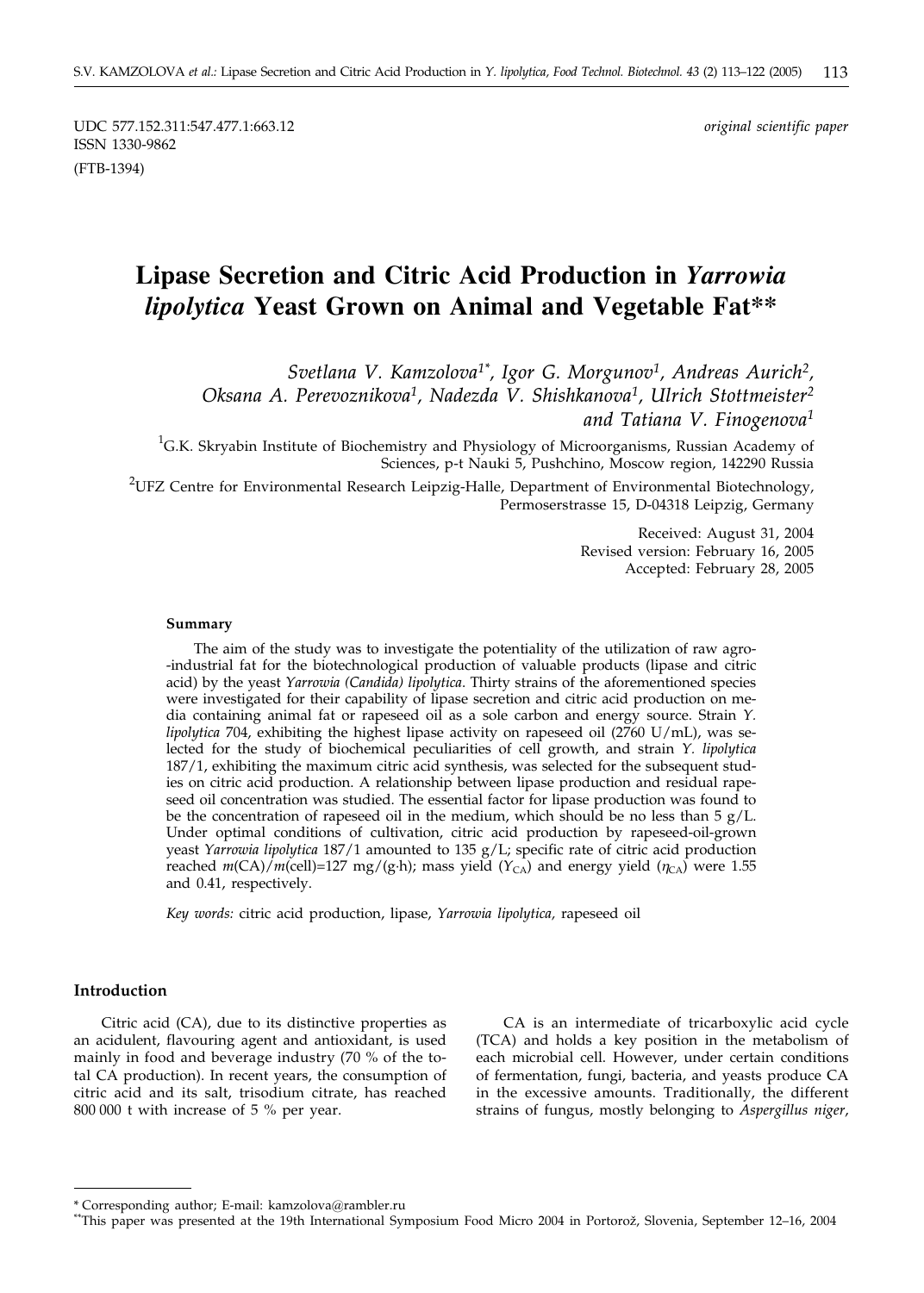have been used in the commercial production of CA from molasses, sucrose or glucose (*1,2*). However, the production of CA with the use of fungi is associated with the accumulation of significant amounts of solid and liquid wastes.

Alternatively, there is a great interest in the possibility of CA production by different strains of yeast. Yeasts belonging to species *Yarrowia (syn. Candida, Saccharomycopsis, Endomycopsis) lipolytica*, *C. guillermondii* and *C. oleophila* are known to be able to produce a wide spectrum of organic acids, including TCA cycle intermediates such as CA and isocitric acid (ICA), from a wider range of carbon sources, than fungi, in particular, *n*-alkanes (*3,4*)*,* glucose (*5–10*), raw glycerol (*11*)*,* ethanol (*12*) and galactose (*13*)*.* These types of transformations have been conducted in batch and continuous cultures and the process has been successfully simulated with the aid of numerical models (*7,10,12,14*)*.* Moreover, yeasts are characterized by greater resistance to high substrate concentrations than fungi, with comparable conversion rates and a greater tolerance to metal ions, thus allowing the use of less refined substrates (*15*).

To date, the biochemical pathways involved in the regulation of CA and ICA production by yeasts have been studied. It is known that the excessive production of CA and ICA has generally been observed under the limitation of yeast growth by nitrogen or other mineral components, such as sulphur, phosphorus, and magnesium (*5,7,16*). It was reported that a ratio between accumulated CA and by-product ICA depended on the carbon source used. In glucose-containing medium, CA was preferably accumulated with insignificant production of ICA, while in the medium with *n*-alkanes, equal amounts of CA and ICA were produced.

At present, crude vegetable oils, animal fat and their industrial derivatives (soap stocks, industrial fatty acids) are of great practical interest for various microbial transformations. Various strains of the yeast *Yarrowia (Candida) lipolytica* have been cultivated on fatty materials (triacylglycerols, soap stocks or industrial fatty acids) and single-cell biomass or reserve lipids have been produced (*17–20*)*.* There is less available information concerning CA production by *Yarrowia lipolytica* grown on fatty materials: *Candida lipolytica* (*21*) cultivated on palm oils, *Saccharomycopsis lipolytica* grown on canola oil (*22*) or *Yarrowia lipolytica* cultivated on mixture of industrial fully saturated fatty acids and raw glycerol and characterized by simultaneous production of CA and intracellular lipids with the composition similar to the cocoa butter (*19*).

To date, the biochemical pathways involved in the regulation of CA and ICA production from vegetable oils by yeast have not been studied in depth. The hydrolysis of oils is believed to be primarily catalysed by lipase with formation of glycerol and fatty acids.

This paper deals with the selection of lipase-active strains of *Yarrowia lipolytica,* the study of physiological parameters of growth and CA-producing ability of the selected strains, and the process of CA production in fermentor.

## **Materials and Methods**

#### *Organisms*

Thirty yeast strains used in this study were obtained from the Collection of the Laboratory of Aerobic Metabolism of Microorganisms (Institute of Biochemistry and Physiology of Microorganisms, Russian Academy of Sciences, Pushchino, Russia). The cultures were kept on glucose agar at 4 °C.

#### *Chemicals*

Animal (beef) fat and rapeseed oil were commercially available and provided by the Association of the Rape Producers and Refiners, Kazan Seed-Oil-Processing Company (Russia). The fatty acid composition of rapeseed oil was (mass fraction/%): C16:0, 4; C18:0, 1.2; C18:1, 58.8; C18:2, 28.1; C18:3, 5.9; with a total unsaturated fatty acid mass fraction of 93.6 %.

Polyvinyl alcohol and other chemicals and enzymes were of the highest purity, commercially available and provided by Sigma Chemical Company (USA) and Boehringer Mannheim (Germany).

## *Determination of lipase activity and selection of lipase-active strains*

Lipase activity of yeast strains was determined by two methods (A and B). According to method A, yeast cells were grown on Petri dishes with agar medium containing (mass concentration,  $\gamma$ /(g/L)): agar 20, glucose 1, peptone 10 and animal fat 10, at 28 °C; lipase activity was determined by measuring turbid zones developed around colonies within 24–72 h of incubation.

According to method B, lipase activity was measured by titrimetric assay according to the protocol described by Zviagintzeva (*23*) with slight modifications.

In order to optimise the lipase assay for *Y. lipolytica* yeasts*,* the effects of carbon substrate (olive oil, rapeseed oil or sunflower oil), emulsificators (gum arabic and polyvinyl alcohol), temperature and pH on the level of lipase activity were studied (Table 1). *Y. lipolytica* H181 obtained from the Collection of Department of Environmental Biotechnology, UFZ Centre for Environmental Research Leipzig-Halle was used in these experiments.

The substrate emulsion was prepared with carbon source (olive oil or sunflower oil (*m/V*=40 %) or rapeseed oil (*m/V*=40 %)) and emulsificator (polyvinyl alcohol (2 %) or gum arabic (50 %)). Variations of the substrate emulsion are presented in Table 1. The solution was emulsified in a Warring blender in order to obtain the dispersion of fat into the aqueous phase. The sample  $(100-200 \mu L)$ , pure or diluted) containing cells and cultural medium was added to the substrate emulsion (5 mL) and 50 mM phosphate buffer (4.5 mL) and incubated for 1 h on a shaker (150 rpm) at 30  $^{\circ}$ C. The effect of pH on lipase activity was studied at a broad range of pH (from 4.5 to 9). The optimal pH for lipase activity was found to be 8. Control sample was not incubated. The reaction was terminated by adding 4 mL of an acetone-ethanol (volume ratio=50:50) mixture.

Lipase activity was determined by titration of the released fatty acids with 50 mM sodium hydroxide (up to final pH=9). The amount of enzyme that catalysed the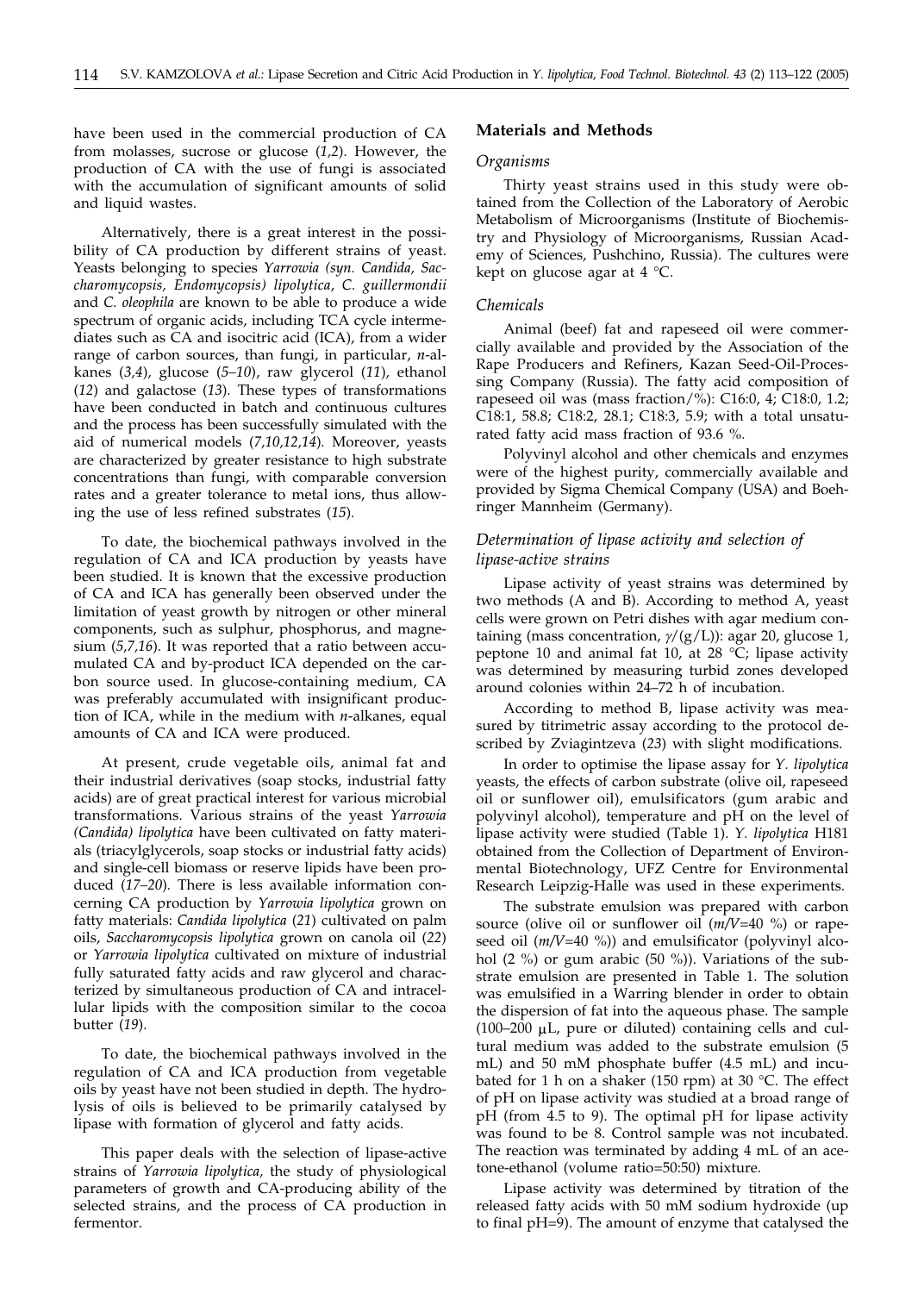release of 1 µmol of fatty acids per hour at 30  $^{\circ}$ C was taken as the unit of lipase activity. All the data presented are the means of four measurements; standard deviations were calculated.

To select strains exhibiting high lipase activity, yeast strains (listed in Table 2) were grown during 15–18 h in 750-mL flasks with 50 mL of the medium containing (mass concentration,  $\gamma$ /(g/L)): rapeseed oil 20, (NH<sub>4</sub>)<sub>2</sub>SO<sub>4</sub> 5, KH<sub>2</sub>PO4 1, K<sub>2</sub>HPO<sub>4</sub> 0.1, MgSO<sub>4</sub>·7H<sub>2</sub>O 0.7, Ca(NO<sub>3</sub>)<sub>2</sub> 0.4, NaCl 0.5, thiamine-HCl  $0.2 \text{ mg/L}$  and trace elements according to Burkholder *et al.* (*24*). Yeast cultivation was performed on a shaker (220 rpm) at 28 °C, while pH was maintained at 4.5–5.5 with 5–10 % NaOH.

#### *Screening of yeast strains for citric acid production*

Yeast strains exhibiting high lipase activity (listed in Table 2) were grown under nitrogen-limiting conditions in 750-mL flasks with 50 mL of the medium containing (mass concentration,  $\gamma$ /(g/L)): rapeseed oil 20, (NH<sub>4</sub>)<sub>2</sub>SO<sub>4</sub> 0.3, KH<sub>2</sub>PO4 1, K<sub>2</sub>HPO<sub>4</sub> 0.1, MgSO<sub>4</sub>·7H<sub>2</sub>O 0.7, Ca(NO<sub>3</sub>)<sub>2</sub> 0.4, NaCl 0.5, thiamine-HCl 0.2 mg/L and trace elements according to Burkholder *et al.* (*24*). Yeasts were cultivated on a shaker (220 rpm) at 28 °C for 6 days, and pH was maintained at 4.5–5.5 with 5–10 % NaOH.

## *Batch cultivation of Y. lipolytica in a fermentor*

In order to investigate the growth characteristics, the selected strain *Y. lipolytica* 704, which exhibited the highest lipase activity, was cultivated in a 3-L ANKUM- -2 M fermentor (Russia) with an operating volume of 1.5 L in the medium containing (mass concentration,  $\gamma/(g/L)$ ):  $(NH_4)_2SO_4$  5,  $KH_2PO_4$  2,  $K_2HPO_4$  0.2,  $MgSO_4 \cdot 7H_2O$  1.4,  $Ca(NO<sub>3</sub>)$ , 0.8, NaCl 1, thiamine 0.5 mg/L and trace elements as described by Burkholder *et al.* (*24*)*.* Rapeseed oil (20  $g/L$ ) was used as the sole carbon and energy source. Fermentation parameters were maintained automatically at the constant level: pH=(5.0±0.1) was adjusted with 15 % NaOH, dissolved oxygen concentration was 50 % of air saturation, and temperature was *T*=(28 $\pm$ 0.1) °C. Silicone antifoam 0.5 g/L was added to the medium at the beginning of the incubation.

In order to investigate CA production, the selected strain *Y. lipolytica* 187/1 was cultivated in a 10-L ANKUM- -2 M fermentor (Russia) with an operating volume of 6 L in the medium containing (mass concentration,  $\gamma/(g/L)$ ):  $(NH_4)_2SO_4$  3,  $KH_2PO_4$  2,  $K_2HPO_4$  0.2,  $MgSO_4$ ·7 $H_2O$  1.4,  $Ca(NO<sub>3</sub>)<sub>2</sub>$  0.8, NaCl 1, thiamine 0.5 mg/L and trace elements as described by Burkholder *et al.* (*24*)*.* Fermentation parameters were maintained automatically at the constant level: pH=(4.5±0.1) was adjusted with 15–25 % NaOH, dissolved oxygen concentration was 50 % of air saturation during the phase of growth and 25–30 % during the phase of acid-formation, and temperature was *T*=(28±0.1) °C. Silicone antifoam 0.5 g/L was added into the medium at the beginning of the incubation. Cultivation was performed for 6 days.

## *Biomass determination and extraction of rapeseed oil from a culture liquid*

For the extraction of extracellular fat from the culture liquid, the modified method of Kates was performed (*25*). Biomass determination: 10–50 mL of the culture liquid were filtered through membrane filters and yeast cells were washed with *n*-hexane. Cells were controlled by the absence of lipids. Also, in order to verify that no losses of cell components occurred during washing with *n*-hexane, yeast cells produced on glucose were washed twice with distilled water or as previously described (*n*-hexane). In both cases, yeast cells were dried at 110 °C to constant mass.

The filtrate was used for the oil content analysis; it was washed twice with *n*-hexane, the mixture was divided into two layers, of which the upper phase was composed of *n*-hexane and contained lipids, while the lower phase contained a water layer. Hexane extract was collected into a glass flask very accurately. Lipids from a water layer were extracted by chloroform and combined with the *n*-hexane extract. The combined lipid extract was dried by passing it through a glass filter with anhydrous sodium sulphate; solvents were evaporated to constant mass.

In order to determine individual lipid fractions, thin layer chromatography was carried out on 60G silica gel plates (Merck) by using a solvent system *n*-hexane-diethyl ether-acetic acid in volume ratio=85:15:1. Lipid fractions were visualized by iodine vapour.

Methyl esters of fatty acids were obtained by the method of Sultanovich *et al.* (*26*) and analysed by gas- -liquid chromatography on a Chrom-5 chromatograph (Czech Republic) with a flame-ionisation detector. The column (2 m  $\times$  3 mm) was packed with 15 % Reoplex-400 applied to Chromaton N-AW (0.16–0.20 mm). The temperature of the column was 200 °C. The lipid content in the biomass was determined from the total fatty acid content with *n*-docosane  $(C_{22}H_{46})$  or heptadecanoic acid as internal standards.

#### *Other biochemical assays*

Filtered aliquots of the culture liquid were used for the analysis of nitrogen, CA, isocitric acid (ICA), and glycerol.

Ammonium concentration was assayed with an Orion ionometer (USA). Concentration of organic acids was determined using HPLC on an HPX-87H column (7.8  $\times$ 300 mm, Biorad) at 210 nm. Organic acids from Boehringer were used as standards. CA and ICA were not resolved into separate peaks, so they were determined as the sum of acids. Moreover, diagnostic kits (Roche Diagnostics GmbH) were used for the assay of CA and ICA. The determination of CA was based on the measurement of the NADH produced during conversion of CA to oxaloacetate and its decarboxylation product pyruvate, and following conversion to L-malate and L-lactate. Reactions are catalysed by citrate lyase, malate dehydrogenase and L-lactate dehydrogenase. The determination of ICA was based on the measurement of the NADPH produced during conversion of ICA to  $\alpha$ -ketoglutarate, a reaction catalysed by isocitrate dehydrogenase.

Glycerol was analysed enzymatically using biochemical kit (Boehringer Mannheim/R-Biopharm). The determination of glycerol was based on the measurement of the NADH produced during conversion of glycerol to L-lactate in coupled reactions, the reactions are catalysed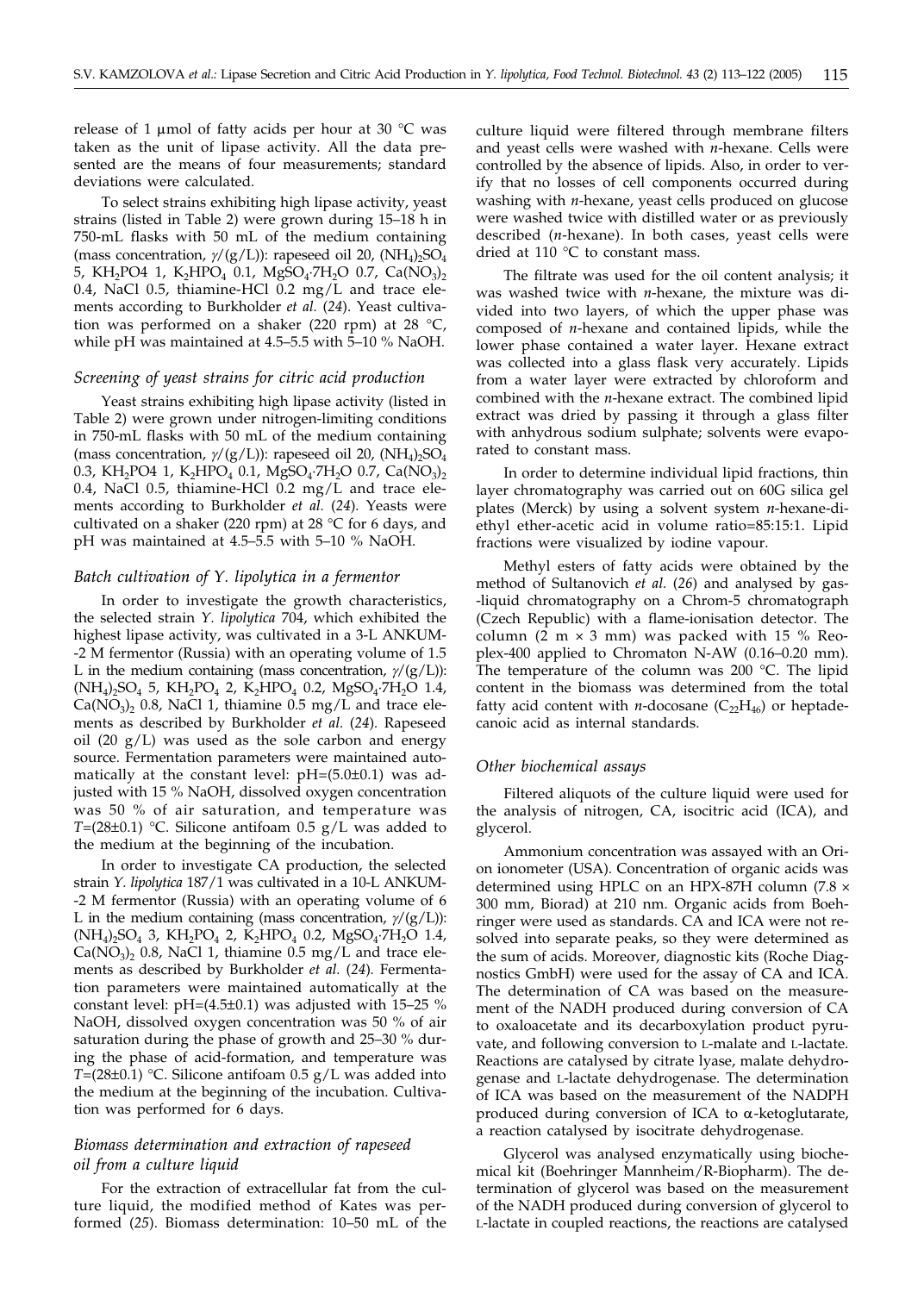by glycerol kinase, pyruvate kinase and L-lactate dehydrogenase.

## *Characteristics of cell growth and citric acid production*

To take into account the medium dilution due to the addition of NaOH solution for maintaining the constant pH value, the total amounts of CA and biomass in the culture liquid were used for calculations.

The specific growth rate (*m*) was calculated using the following equation:  $\mu$ =2.3(logX<sub>2</sub>-logX<sub>1</sub>)/( $t_2$ - $t_1$ ), where  $X_2$  and  $X_1$  are the biomass at the moment of time  $t_2$  and  $t_1$ .

The biomass yield was calculated as follows:  $Y_{\gamma/\text{s}}$ = *X*/*S*, where *X* is the total amount of biomass in the culture liquid at the end of fermentation (g/L) and *S* is the amount of oil consumed  $(g/L)$ .

The specific rate of CA production  $(q_{CA})$  was calculated using the following equation:  $q_{CA} = (P/X) \cdot t$ ; where *P* is the total amount of CA in the culture liquid at the end of fermentation (g), *X* is biomass content in a fermentor at the end of fermentation (g), and *t* is fermentation time (h).

The mass yield coefficient of CA production was calculated as follows:  $Y_{CA} = P/S$ , where *P* is the total amount of CA in the culture liquid at the end of fermentation  $(g/L)$  and *S* is the amount of oil consumed  $(g/L)$ .

The energy yield coefficient of CA production  $(\eta_{CA})$ characterises the fraction of chemical energy of the consumed substrate, which is converted into CA. Using the mass-energy balance method (27,28), we calculated  $\eta_{CA}$ on the basis of the balance equation:  $\eta_{CA} = (\gamma_{CA} \delta_{CA}/\gamma_{CA}))$  $\gamma_S \delta_S$ *·Y*<sub>CA</sub>, where  $\gamma_{CA}$  and  $\gamma_S$  are the reductance degrees of CA and substrate, respectively,  $\delta_{CA}$  and  $\delta_{S}$  are the mass fractions of carbon in CA and substrate molecule, respectively, and  $Y_{CA}$  is a mass yield of CA. The reductance degree designates the number of equivalents of available electrons (or redoxons) required for oxidation of the compound to  $CO<sub>2</sub>$  and  $H<sub>2</sub>O$ . The reductance degree of the compound of the composition  $CH_pO_n$  is calculated by equation  $(27,28)$ :  $\gamma = 4+p-2n$ .

Therefore, the  $\gamma_{CA}\delta_{CA}$  and  $\gamma_S\delta_S$  were 1.125 and 4.28, respectively, while the energy efficiency coefficient of CA production from rapeseed oil may be calculated by the formula  $1.125/4.28\cdot\bar{Y}_{CA.}$ 

## **Results and Discussion**

*Screening of oil-growing yeasts and determination of citric acid production by various yeast strains*

Thirty yeast strains of the genera *Candida* and *Yarrowia* were tested for their ability to excrete lipase when grown either on agar medium containing animal fat (method A) or in liquid medium containing rapeseed oil (method B) as a source of carbon and energy.

Up to date, pathways involved in the utilization of triglycerides by microbial cells are still unclear. An extracellular and two cell-bound types of lipase activity corresponding to lipase I and lipase II were described by Ota *et al*. (*29*)*.* However, recently it has been found that deletion of *LIP 2* gene, which encodes the extracellular lipase in *Y. lipolytica,* resulted in the loss of extracellular lipase activity, while at the same time, the mutant was still able to grow on triglycerides (*30*)*,* which suggests the operation of an alternative pathway for triglyceride utilization in *Y. lipolytica.* In our experiments, all the known forms of lipase activity, such as extracellular, cell-bound, membrane-bound, and oil-bound lipases, were revealed in crude extract of *Y. lipolytica* H181 containing both cells and culture liquid.

The effects of carbon substrate (olive oil, rapeseed oil or sunflower oil), emulsificators (gum arabic, polyvinyl alcohol), temperature, and pH on the level of lipase activity produced by *Y. lipolytica* H181 were studied (Table 1).

It was revealed that variations in carbon substrates, type of emulsificator and temperature showed no significant effect on the level of lipase activity. The following conditions were chosen for further measurements of lipase activity in crude extracts: the substrate solution containing sunflower oil emulsified with polyvinyl alcohol and temperature of 30 °C. The effect of pH on lipase

Table 1. Effect of different parameters on the lipase activity in yeast *Y. lipolytica* H181

| Effect of carbon source and emulsificator <sup>a</sup> |                                  |          |                                    |      |     |                                     |                                      |      |
|--------------------------------------------------------|----------------------------------|----------|------------------------------------|------|-----|-------------------------------------|--------------------------------------|------|
| Type of emulsion                                       | Olive oil –<br>polyvinyl alcohol |          | Olive $oil -$<br>gum arabic        |      |     | Rapeseed oil -<br>polyvinyl alcohol | Sunflower oil –<br>polyvinyl alcohol |      |
| Relative lipase activity/%                             | 100                              |          | 80.2                               |      | 105 |                                     | 114.5                                |      |
|                                                        |                                  |          | Effect of temperature <sup>b</sup> |      |     |                                     |                                      |      |
| $T$ /°C                                                | 25                               |          | 28                                 |      | 30  |                                     | 37                                   |      |
| Relative lipase activity/%                             | 87                               |          | 92                                 |      | 100 |                                     | 90                                   |      |
|                                                        |                                  |          | Effect of $pH^c$                   |      |     |                                     |                                      |      |
| pH                                                     | 4.5                              | 5        | 6                                  | 7    | 7.4 | 8                                   | 8.5                                  | 9    |
| Relative lipase activity/ $\%$                         | $\theta$                         | $\Omega$ | $\Omega$                           | 29.7 | 63  | 100                                 | 90                                   | 40.3 |

<sup>a</sup> experiments were performed at pH=8 and 30 °C

bexperiments were performed with rapeseed oil - polyvinyl alcohol emulsion at pH=8

c experiments were performed with rapeseed oil – polyvinyl alcohol emulsion at 30 °C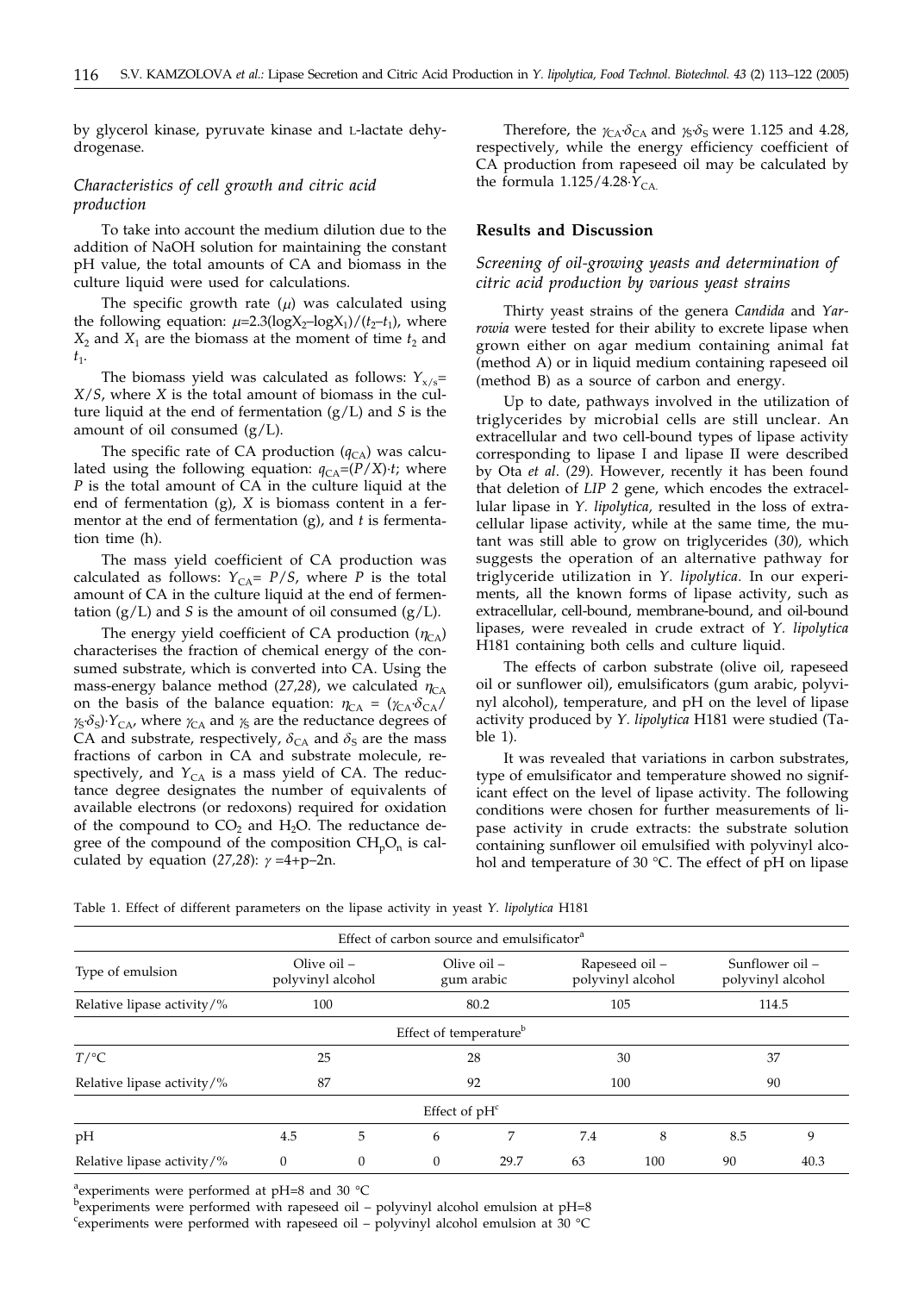activity was studied at a broad range of pH (from 4.5 to 9). Surprisingly, the optimal pH for lipase activity was found to be 8; this is rather unexpected result, since the optimum pH for growth of *Y. lipolytica* ranged from 4.5 to 6. It is difficult to imagine physiological explanations for such a high optimal pH value for the performance of lipase assay in this yeast strain.

Results of the detection of lipase activity in various yeast strains are presented in Table 2. By using method A, it was found that *Candida catenulata, C. rugosa* and *C. brupmtii* were incapable of lipase secretion. All of the *Yarrowia lipolytica* strains tested produced lipase. We observed variations in the sizes of turbid zones formed around the colonies that indicated the heterogeneity of the *Y. lipolytica* strains with respect to lipase production. Consequently, the strains were divided into a few types: 5 strains exhibiting a small turbid zone around the colonies and hence possessing low lipase activity  $(+ or ++)$ ; 11 strains possess high lipase activity (+++) and 11 strains possess a super high lipase activity (++++). This assumption was also confirmed in experiments in which method B was applied for the detection of lipase activity. Volumetric activity varied from 120 to 2760 U/mL for strains of *Y. lipolytica*: 6 strains possessed low lipase activity (<300 U/mL), 17 strains exhibited high lipase activity (300–1200 U/mL) and 4 strains possessed a super high lipase activity (>1200 U/mL).

Table 2. Lipolytic activity and CA production of *Candida* strains grown on animal fat as the sole substrate (method A) and in liquid medium containing rapeseed oil (method B)

| <b>Strains</b>         |                  | Lipase activity/(U/mL) | y(biomass)       | $\gamma$ (CA) | $\gamma$ ICA) |  |
|------------------------|------------------|------------------------|------------------|---------------|---------------|--|
|                        | Method A         | Method B               | $\rm g/L$        | $\rm g/L$     | $\rm g/L$     |  |
| Candida brumptii       | $\boldsymbol{0}$ | $\boldsymbol{0}$       | $\mathbf{0}$     | n.d.          | n.d.          |  |
| Candida catenulata     | $\boldsymbol{0}$ | $\boldsymbol{0}$       | $\boldsymbol{0}$ | n.d.          | n.d.          |  |
| Candida rugosa - 67    | $\overline{0}$   | $\overline{0}$         | $\theta$         | n.d.          | n.d.          |  |
| Yarrowia lipolytica 47 | $+ + + +$        | 1956                   | 3.1              | 11.2          | 2.5           |  |
| Y. lipolytica 187/1    | $+ + + +$        | 1836                   | 3.0              | 18.0          | 1.25          |  |
| Y. lipolytica 212      | $+ + +$          | 600                    | 2.7              | 12.4          | 4.2           |  |
| Y. lipolytica 217      | $+ + +$          | 600                    | 2.9              | 9.2           | 0.52          |  |
| Y. lipolytica 374      | $^{+++}$         | 396                    | 2.5              | 7.2           | 1.5           |  |
| Y. lipolytica 607      | $+ + +$          | 900                    | 3.8              | $11.0\,$      | 5.1           |  |
| Y. lipolytica 645      | $+ + + +$        | 756                    | 2.9              | 15.6          | 4.9           |  |
| Y. lipolytica 646      | $^{+}$           | 264                    | n.d.             | n.d.          | n.d.          |  |
| Y. lipolytica 655      | $+ +$            | 288                    | n.d.             | n.d.          | n.d.          |  |
| Y. lipolytica 666      | $\boldsymbol{+}$ | 222                    | n.d.             | n.d.          | n.d.          |  |
| Y. lipolytica 667      | $+ + +$          | 516                    | 2.7              | 15.4          | 4.6           |  |
| Y. lipolytica 668      | $+ + +$          | 798                    | 4.0              | 15.6          | 4.7           |  |
| Y. lipolytica 672      | $+ + + +$        | 120                    | n.d.             | n.d.          | n.d.          |  |
| Y. lipolytica 674      | $+ + + +$        | 1680                   | 3.2              | $10.7\,$      | 4.6           |  |
| Y. lipolytica 681      | $+ +$            | 180                    | n.d.             | n.d.          | n.d.          |  |
| Y. lipolytica 682      | $+ + + +$        | 840                    | 5.1              | 13.8          | 2.1           |  |
| Y. lipolytica 683      | $+ + + +$        | 1200                   | 4.0              | 12.6          | 1.3           |  |
| Y. lipolytica 694      | $+ + +$          | 1200                   | 2.8              | 13.0          | 4.3           |  |
| Y. lipolytica 695      | $+ + +$          | 396                    | 1.7              | 6.8           | 2.6           |  |
| Y. lipolytica 696      | $+ +$            | 264                    | n.d.             | n.d.          | n.d.          |  |
| Y. lipolytica 702      | $+ + +$          | 396                    | 3.8              | $10.8\,$      | 4.6           |  |
| Y. lipolytica 704      | $+ + + +$        | 2760                   | 2.7              | 13.4          | 5.2           |  |
| Y. lipolytica 706      | $+ + + +$        | 798                    | 4.1              | $7.0\,$       | 3.7           |  |
| Y. lipolytica 709      | $+ + + +$        | 420                    | 4.1              | 13.4          | $3.4\,$       |  |
| Y. lipolytica 710      | $+ + + +$        | 840                    | 5.3              | 14.8          | 4.8           |  |
| Y. lipolytica 711      | $+ + +$          | 600                    | 5.1              | 12.4          | 0.9           |  |
| Y. lipolytica 716      | $+ + +$          | 810                    | 4.4              | 9.6           | 3.9           |  |

Method A – lipase activity was determined from the sizes of the turbid zones formed around the colonies. Conditions: cultures were grown on Petri dishes with agar medium containing animal fat as a carbon substrate; 28 °C; 48–72 h. (+), (++), (++++), (++++) stand for turbid zone diameter of  $\leq 0.2$  mm, 0.2–0.6 mm, 0.6–0.9 mm, 0.9–1.2 and  $\geq 1.3$  mm, respectively. Method B – cultures were grown in liquid medium with rapeseed oil (20  $g/L$ ) as sole carbon and energy source at 220 rpm (pH=4.5–5.5) n.d. – not determined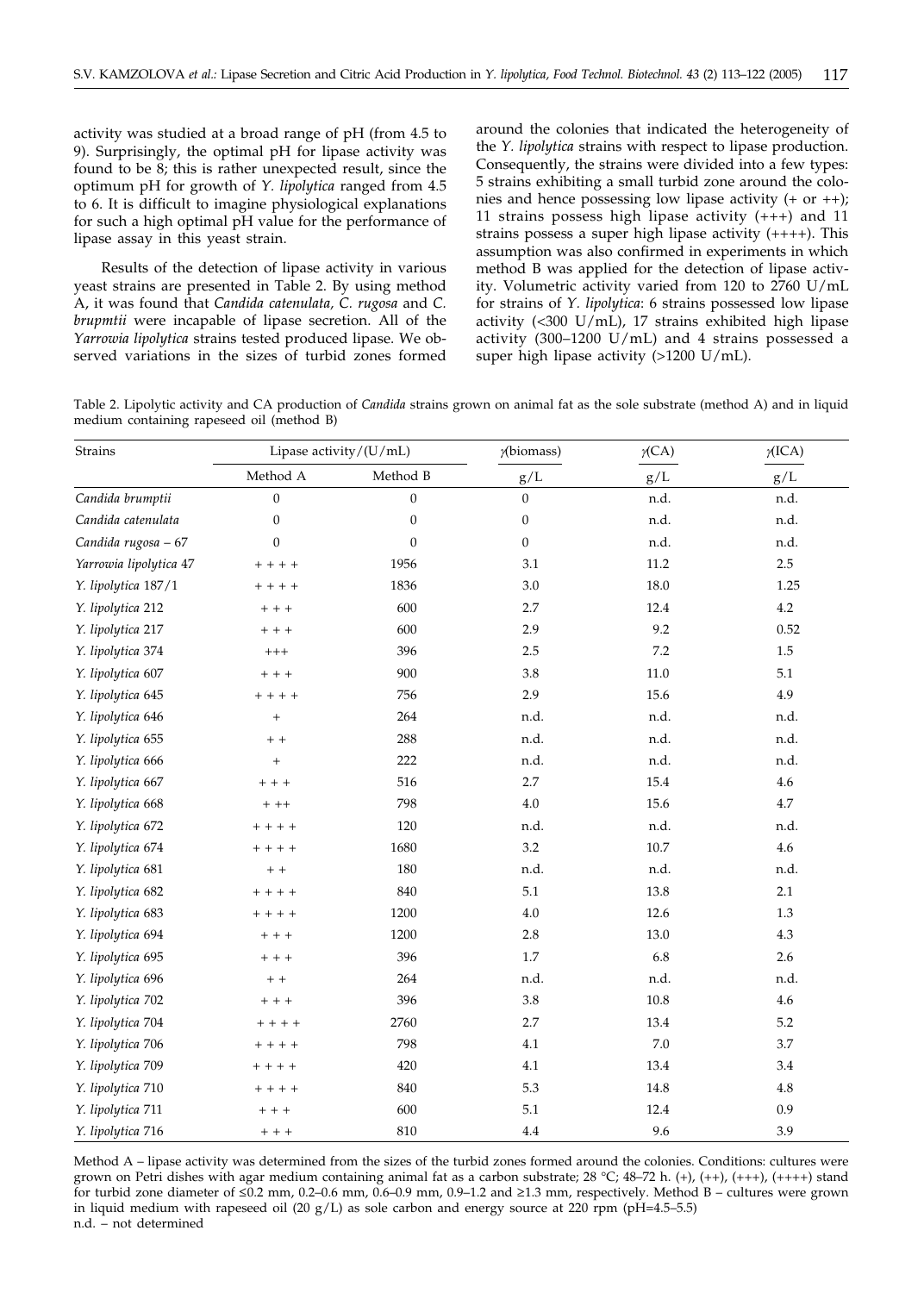Twenty-one yeast strains exhibiting high levels of lipase activity (more than 300 U/mL) were tested for their ability to produce CA from rapeseed oil. As seen from Table 2, the yeast strains studied differed considerably in the level of lipase and CA production. The strains were divided into 2 groups: 9 strains exhibiting high CA production  $(\langle 12 \text{ g/L} \rangle)$  and 12 strains possessing super high CA production  $(>12 \text{ g/L})$ . Of the 12 strains possessing super high CA production, strain *Y. lipolytica* 704, which exhibited the highest lipase activity (2760 U/mL), was selected for the study of biochemical peculiarities of cell growth, whereas strain *Y. lipolytica* 187/1, which exhibited the maximum CA synthesis and low content of undesirable by-product, ICA, was selected for the subsequent studies on CA production.

## *Growth of Y. lipolytica 704 on rapeseed oil and synthesis of citric acid*

A typical curve of the exponential growth phase of *Y. lipolytica* 704 in a medium containing rapeseed oil is shown in Fig. 1. The maximum specific growth rate  $(\mu_{\text{max}})$  obtained from the linear part of the growth curve amounted to  $0.281$  h<sup>-1</sup>, which was lower than those reported previously for various *Y. lipolytica* strains cultivated on fatty materials (*e.g.* methyl-ricinoleate, mixture of industrial fatty acids, triacylglycerols) (*18,31–33*). The biomass yield from rapeseed oil consumed  $(Y_{x/s})$  presents the value of 0.638  $g/g$ , which is relatively lower magnitude compared with various *Y. lipolytica* strains on fatty materials (values around (0.9±0.2) g/g) (*17,18,31,*



**Fig. 1.** The time course of exponential growth of *Y. lipolytica* 704

on rapeseed oil. Culture conditions: yeasts were cultivated in a 3-L fermentor with an operating volume of 1.5 L, pH=5, dissolved oxygen concentration was 50 % of air saturation, *T*=(28±0.1) °C. When oil concentration decreased to less than 5 g/L (at 15th hour), pulsed addition of rapeseed oil into the medium (3.8 g/L) was performed

*33*) due to the additional energy expenditure for lipid hydrolysis*.*

As seen from Fig. 1, during the exponential growth, *Y. lipolytica* 704 produced significant quantities of lipase (up to  $2760$  U/mL). This value is comparable with that

Table 3. Glycerol level and fatty acid composition of the extracellular unconsumed fat during growth of *Y. lipolytica* 704 on rapeseed oil in bioreactor

| Index                             | t/h              |                  |                  |                  |                  |  |  |  |
|-----------------------------------|------------------|------------------|------------------|------------------|------------------|--|--|--|
|                                   | 3                | 6                | 9                | 15               | 18               |  |  |  |
| $y$ (glycerol)                    | $0.039 \pm 0.01$ |                  | $0.056 \pm 0.01$ |                  |                  |  |  |  |
| mg/L                              |                  | $0.035 \pm 0.01$ |                  | $0.043 \pm 0.01$ | $0.028 \pm 0.01$ |  |  |  |
| Acids percentage/%                |                  |                  |                  |                  |                  |  |  |  |
| $C_{14}$                          | traces           | n.d.             | traces           | n.d.             | traces           |  |  |  |
| $C_{15}$                          | traces           | n.d.             | traces           | n.d.             | traces           |  |  |  |
| $C_{16}$                          | $4.0 \pm 0.1$    | n.d.             | $4.2 \pm 0.1$    | n.d.             | $4.6 \pm 0.1$    |  |  |  |
| $C_{16:1}$                        | traces           | n.d.             | traces           | n.d.             | traces           |  |  |  |
| $C_{17}$                          | traces           | n.d.             | traces           | n.d.             | traces           |  |  |  |
| $C_{17:1}$                        | traces           | n.d.             | traces           | n.d.             | traces           |  |  |  |
| $C_{18}$                          | $1.2 \pm 0.1$    | n.d.             | $1.4 \pm 0.02$   | n.d.             | $1.3 \pm 0.02$   |  |  |  |
| $\mathrm{^{\Delta 9}C18:1}$       | $58.8 \pm 0.1$   | n.d.             | $61.0 \pm 0.7$   | n.d.             | $61.3 \pm 0.8$   |  |  |  |
| $^{\Delta 9,12} \text{C18:2}$     | $28.1 \pm 0.1$   | n.d.             | $26.8 \pm 0.7$   | n.d.             | $26.5 \pm 0.7$   |  |  |  |
| ${}^{\Delta 9,12,15}\text{C}18:3$ | $5.9 \pm 0.05$   | n.d.             | $4.8 \pm 0.3$    | n.d.             | $4.6 \pm 0.3$    |  |  |  |
| $C_{20}$                          | $0.3 \pm 0.02$   | n.d.             | $0.2 \pm 0.02$   | n.d.             | traces           |  |  |  |
| $C_{20:1}$                        | $0.8 + 0.02$     | n.d.             | $0.6 \pm 0.08$   | n.d.             | $0.6 \pm 0.08$   |  |  |  |
| $C_{20:2}$                        | traces           | n.d.             | traces           | n.d.             | traces           |  |  |  |
| $C_{22}$                          | $0.1 \pm 0.02$   | n.d.             | traces           | n.d.             | traces           |  |  |  |
| $C_{23}$                          | $0.5 \pm 0.01$   | n.d.             | $0.6 \pm 0.1$    | n.d.             | $0.6 \pm 0.1$    |  |  |  |

Culture conditions: exponential growth, 28 °C, pH=5, dissolved oxygen concentration was 50 % of air saturation. Values are means of four measurements±standard deviation.

Traces – acid percentage less than 0.1 %

n.d. – not determined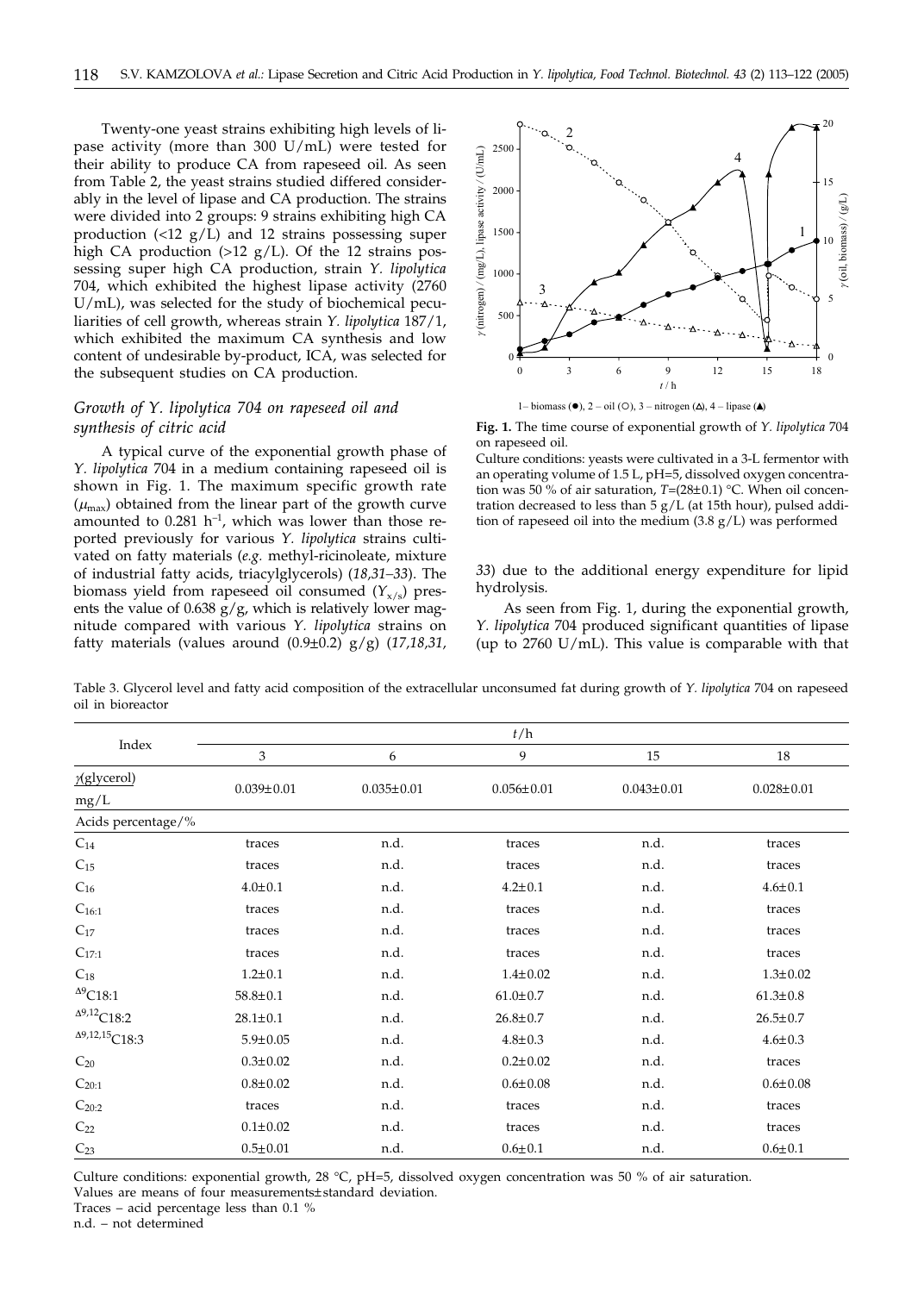reported by Pereira-Meirelles (*34*) but it is lower than those reported for other strains (*e.g.* various genetically and non-genetically modified mutants of *Y. lipolytica*) (*30,35,36*)*.*

As seen from Fig. 1, the lowering of residual oil content to less than  $\bar{5}$  g/L resulted in dramatical decrease in lipase activity, while biomass level did not differ considerably. Introduction of the additional amount of rapeseed oil  $(3.8 \text{ g/L})$  into the medium caused an immediate restoring of the lipase activity (27-folds). It should be noted that only additional amount of oil promoted this effect; residual nitrogen level was kept at a high level.

Thus, the essential factor for lipase secretion by strain *Y. lipolytica* 704 was found to be the content of rapeseed oil in the medium, and it should be no less than  $5 g/L$ .

In the course of cell cultivation, the pool of glycerol and free fatty acids formed as a result of hydrolysis of rapeseed oil were measured. As seen from Table 3, glycerol content remained constant during cultivation. The qualitative analysis of lipid fractions in the culture liquid revealed no essential changes in the level of triacylglycerides, sterols, and free fatty acids in the course of cultivation (data not shown). Thus, the pool of free fatty acids remained constant during yeast cultivation. It seems that during cell growth, the consumption of glycerol and fatty acids occurred simultaneously. These results are in agreement with the data reported by Papanikolaou *et al.* for *Yarrowia lipolytica* utilizing technical glycerol and stearin simultaneously (*19*)*.*

The data on the fatty acid composition of total lipids in extracellular fat indicated that oleic  $(^{49}C18:1$ , 58.8–61.3 %), and linoleic ( $\Delta^{9,12}$ C18:2, 26.6–28.1 %) acid prevailed (Table 3). It can be seen that the amount of  $\Delta$ 9,12C18:2 and  $\Delta$ 9,12,15C18:3 in oil slightly decreases during growth, while the amount of  $^{49}$ C18:1 slightly increases. In agreement with the strain under investigation, *Candida lipolytica* 1094 cultivated on corn oil did not remark-





**Fig. 2.** The time course of growth of *Y. lipolytica* 704 and citric acid production.

Culture conditions: yeasts were cultivated in a 10-L fermentor with an operating volume of 6 L, pH=5, dissolved oxygen concentration was 50 % of air saturation, *T*=(28±0.1) °C. When oil concentration decreased to less than 5 g/L, pulsed addition of rapeseed oil into the medium was performed

ably modify the composition of the medium oil, while the additionally accumulated lipid did not present notable composition differences with the initial substrate oil (*17*). Similar results were reported for other *C. lipolytica* strains grown on olive oil (*31*)*.* However, another *Y. lipolytica* LGAM S(7) strain grown on the mixture of industrial saturated and unsaturated fatty acids preferentially consumed oligounsaturated and polyunsaturated fatty acids from the medium, which at the end of fermentation presented radical differences in its fatty acid composition compared with the initial medium oil (*20*)*.* In that case, and in spite of the rapid uptake of unsaturated fatty acids, the microorganism accumulated a globally saturated lipid with the composition similar to the cocoa butter (*19*).

Fig. 2 presents experimental data from fed-batch fermentation of *Y. lipolytica* 704. Pulsed addition of rapeseed oil into the medium in the course of cultivation of *Y. lipolytica* 704 was performed; its amount in the medium was maintained at the level of no less than 5 g/L. The nitrogen supply was exhausted after 24 h of cultivation, which coincided with the maximum biomass accumulation and the beginning of CA and ICA production. Thus, CA and ICA were produced principally during the stationary growth phase; the total CA and ICA concentration reached maximum of  $76.8 \text{ g/L}$  by the 96th hour. It should be noted that the major disadvantage of *Y. lipolytica* 704 lies in the high production of ICA as a by-product of fermentation (a ratio CA:ICA was equal to 2.55:1).

#### *Citric acid production by strain Y. lipolytica 187/1*

In order to improve the process of CA production by a decrease in ICA production, *Y. lipolytica* 187/1, selected from the shake-flask experiments, was studied. During growth of *Y. lipolytica* 187/1 the concentration of oil was maintained at the level of no less than  $5 \text{ g}/L$ (Fig. 3). As seen from Fig. 3, the maximum CA concentration (135  $g/L$ ) was obtained at the end of cultivation



1– biomass ( $\bullet$ ), 2 – oil (O), 3 – nitrogen ( $\triangle$ ), 4 – CA ( $\bullet$ ), 5 – ICA ( $\Box$ ), 6 – lipase ( $\triangle$ )

**Fig. 3.** The time course of growth of *Y. lipolytica* 187/1 and citric acid production.

Culture conditions: yeasts were cultivated in a 10-L fermentor with an operating volume of 6 L, pH=5, dissolved oxygen concentration was 50 % of air saturation, *T*=(28±0.1) °C. When oil concentration decreased to less than 5 g/L, pulsed addition of rapeseed oil into the medium was performed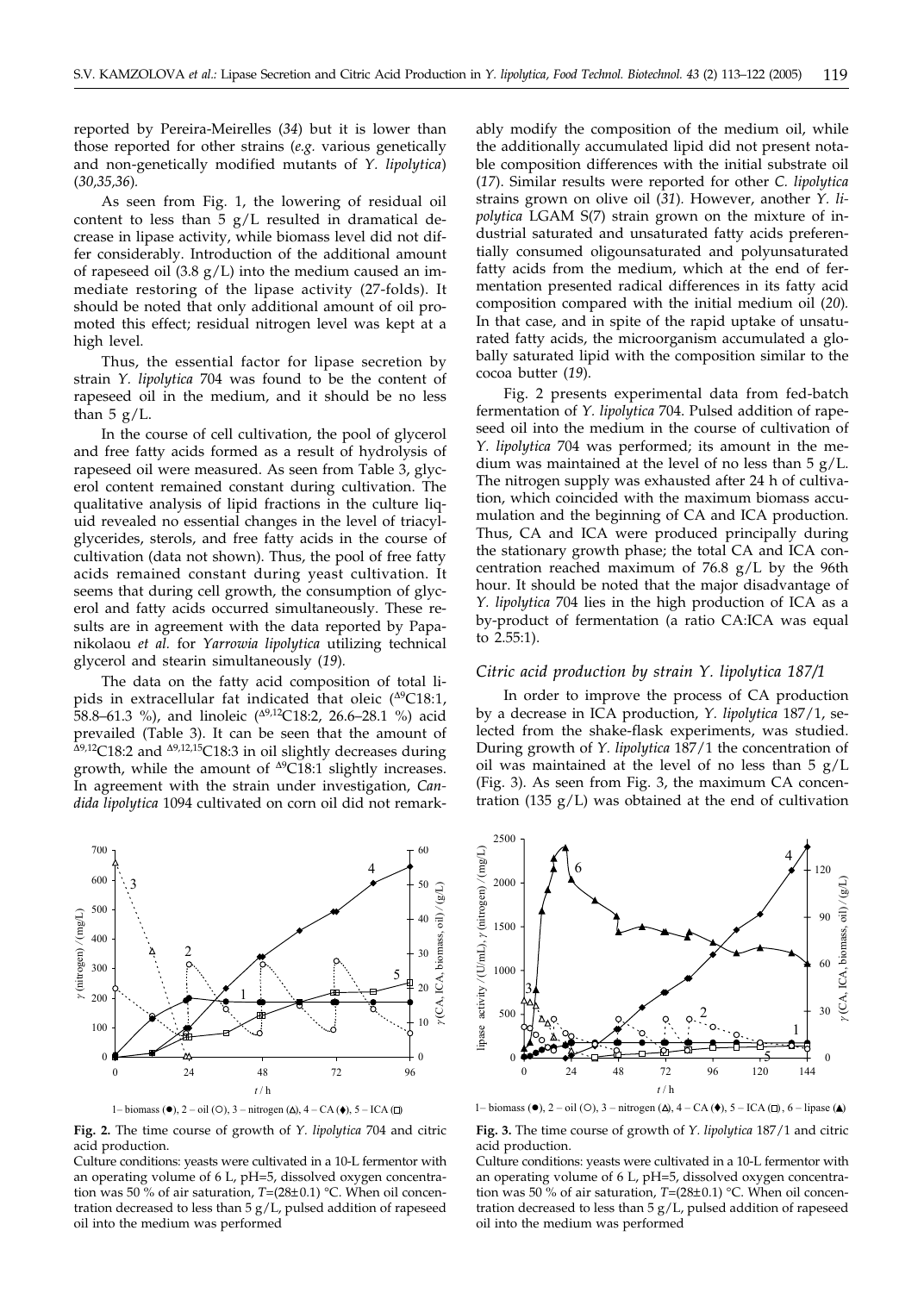(144 h). This value was significantly higher than those reported in the literature for CA-producing yeasts (*7–9*)*.* Moreover, the major undesired metabolite, ICA, comprised only 7.8 g/L. Specific rate of CA synthesis  $q_{CA}$ reached  $m(CA)/m$ (cell)=127 mg/(g·h), which was considerably higher than those reported previously by other researches for CA-producing yeasts grown on glucose (*m*(CA)/*m*(cell)=30– 55 mg/(g·h)) (*7–9*), and was comparable with the values obtained with ethanol-grown *Y. lipolytica*  $(m(CA)/m(cell)=120$  mg/(g·h)) (37) and *Y. lipolytica,* grown on soybean oil (*m*(CA)/*m*(cell)=158 mg/(g·h)) (*38*)*.* The volumetric productivity of the process was rather high  $(m(CA)/V(cell)=1.25 g/(L \cdot h))$  compared to the values reported previously (from 0.2 to 1.25  $g/(L \cdot h)$ )  $(7-9,35)$ . The CA yield obtained in this study  $(1.55 \text{ g/g})$ was considerably higher than those reported previously. Thus, Rane and Sims (*9*) reported the maximum CA yield of 0.77  $g/g$  when studying the effect of nitrogen and biomass concentrations on CA production by glucose-grown yeast *Y. lipolytica.* Wojtatowicz *et al*. (*8*) revealed the yield of total acids (citric and isocitric) equal to 0.93 g/g in experiments with yeast *Y. lipolytica* grown on hydrolysed potato starch containing 15 % glucose. We reported the CA yield of  $0.87$  g/g for mutant strain of *Y. lipolytica* grown on ethanol (*37*)*.* However, since equal masses of different organic substrates have different energy capacities, it is incorrect to compare the values of  $Y_{CA}$  obtained during the cultivation of microorganisms on different substrates. Therefore, in order to evaluate the efficiency of CA production, the energy yield coefficient for CA production  $(\eta_{CA})$  was calculated. In our experiments with rapeseed oil-grown yeast *Y. lipolytica* 187/1, the maximum value of  $\eta_{CA}$  was equal to 0.41, whereas the maximum  $\eta_{CA}$  value calculated on the basis of data published in literature comprised 0.44 for glucose-grown yeasts (*8*) and 0.57 for ethanol-grown yeasts (*37*)*.* The lower energy efficiency of CA production from plant oil than from the other carbon substrates is probably due to the additional energy expenditure for lipid hydrolysis.

As seen from Fig. 3, in the course of fermentation, cells exhibited high activity of lipase. The maximum specific activity of lipase was observed for cells of exponential growth phase, and the transition of yeast cells from the exponential growth phase to the growth retardation caused by the exhaustion of nitrogen in the medium was accompanied by a decrease in specific activity of lipase. During stationary phase, when active CA production occurred, a significant decrease in the specific activity of lipase was observed; which is apparently due to a decrease in the rate of synthesis of lipase under conditions of nitrogen limitation.

## **Conclusions**

Results of this study show that plant oils appear to be promising substrates for *Y. lipolytica* 187/1 yeast growth and CA production. Under conditions of nitrogen limitation, CA production was as high as 135 g/L, the specific rate of citric acid synthesis reached *m*(CA)/  $m$ (cell)=127 mg/(g·h), the mass yield was 1.55 and the energy yield was 0.41. Moreover, citrate-producing strains *Y. lipolytica* 187/1 possess a high lipase activity (1200–2040 U/mL) during stationary phase when active CA production occurred and can find additional applications in food industry and as additives for synthetic detergents.

#### *Acknowledgements*

The scientific trip of Svetlana V. Kamzolova to Food Micro 2004 was partly supported by grant of International Union of Food Science and Technology (IUFoST) (Canada). This work was also partly supported by grant No. 05-04-49678-a of Russian Foundation of Basic Research (Russia) and by grant No. 4-7531.50-04-840-03/7 of the Saxonian State Ministry for Science and Art (Germany).

## **References**

- *1.* B. Kristiansen, C.G. Sinclair, Production of citric acid in continuous culture, *Biotechnol. Bioeng. 21* (1979) 297–315.
- *2.* J.L. Meers, P.E. Milsom: Organic Acids and Amino Acids. In: *Basic Biotechnology,* J. Bu'Lock, B. Kristiansen (Eds.), Academic Press, Orlando (1987) pp. 359–383.
- *3.* S. Aiba, M. Matsouka, Citrate production from *n*-alcane by *Candida lipolytica* in reference to carbon fluxes in vivo, *Eur. J. Appl. Microbiol. Biotechnol. 5* (1978) 247–261.
- *4.* U. Behrens, A. Thiersch, E. Weissbrodt, U. Stottmeister, Particularities in the kinetics of growth and citric-acid accumulation by *Saccharomycopsis lipolytica*, *Acta Biotechnol. 7* (1987) 179–183.
- *5.* S. Aiba, M. Matsouka, Identification of metabolic model: Citrate production from glucose by *Candida lipolytica*, *Biotechnol. Bioeng. 21* (1978) 1373–1386.
- *6.* T.V. Finogenova, N.V. Shishkanova, I.T. Ermakova, I.A. Kataeva, Properties of *Candida lipolytica* mutant with modified glyoxylate cycle and their ability to produce citric and isocitric acid. II. Synthesis of citric and isocitric acid by *C.lipolytica* mutants and peculiarities of their enzyme systems, *Appl. Microbiol. Biotechnol. 23* (1986) 378–383.
- *7.* T.K. Klasson, E.C. Clausen, J.L. Gaddy, Continuous fermentation for the production of citric acid from glucose, *Appl. Biochem. Biotechnol. 20* (1989) 491–509.
- *8.* M. Wojtatowicz, W. Rymowicz, H. Kautola, Comparison of different strains of the yeast *Yarrowia lipolytica* for citric acid production from glucose hydrol, *Appl. Biochem. Biotechnol. 31* (1991) 165–174.
- *9.* K.D. Rane, K.A. Sims, Citric acid production by *Yarrowia lipolytica*: Effect of nitrogen and biomass concentration on yield and productivity, *Biotechnol. Lett. 18* (1996) 1139– 1144.
- *10.* S.G. Anastassiadis, A. Aivasidis, C. Wandrey, Citric acid production by *Candida* strains under intracellular nitrogen limitation, *Appl. Microbiol. Biotechnol. 60* (2002) 81–87.
- *11.* S. Papanikolaou, L. Muniglia, I. Chevalot, G. Aggelis, I. Marc, *Yarrowia lipolytica* as a potential producer of citric acid from raw glycerol, *J. Appl. Microbiol. 92* (2002) 737– 744.
- *12.* T.V. Finogenova, S.V. Kamzolova, E.G. Dedyukhina, N.V. Shishkanova, A.P. Il'chenko, I.G. Morgunov, O.G. Chernyavskaya, A.P. Sokolov, Biosynthesis of citric and isocitric acids from ethanol by mutant *Yarrowia lipolytica* N 1 under continuous cultivation, *Appl. Microbiol. Biotechnol. 59* (2002) 493–500.
- *13.* D. Tisnadjaja, N. Gutierrez, I. Maddox, Citric acid production in a bubble-column reactor using cells of the yeast *Candida guilliermondii* immobilized by absorption into sawdust, *Enzyme Microb. Technol. 19* (1996) 343–347.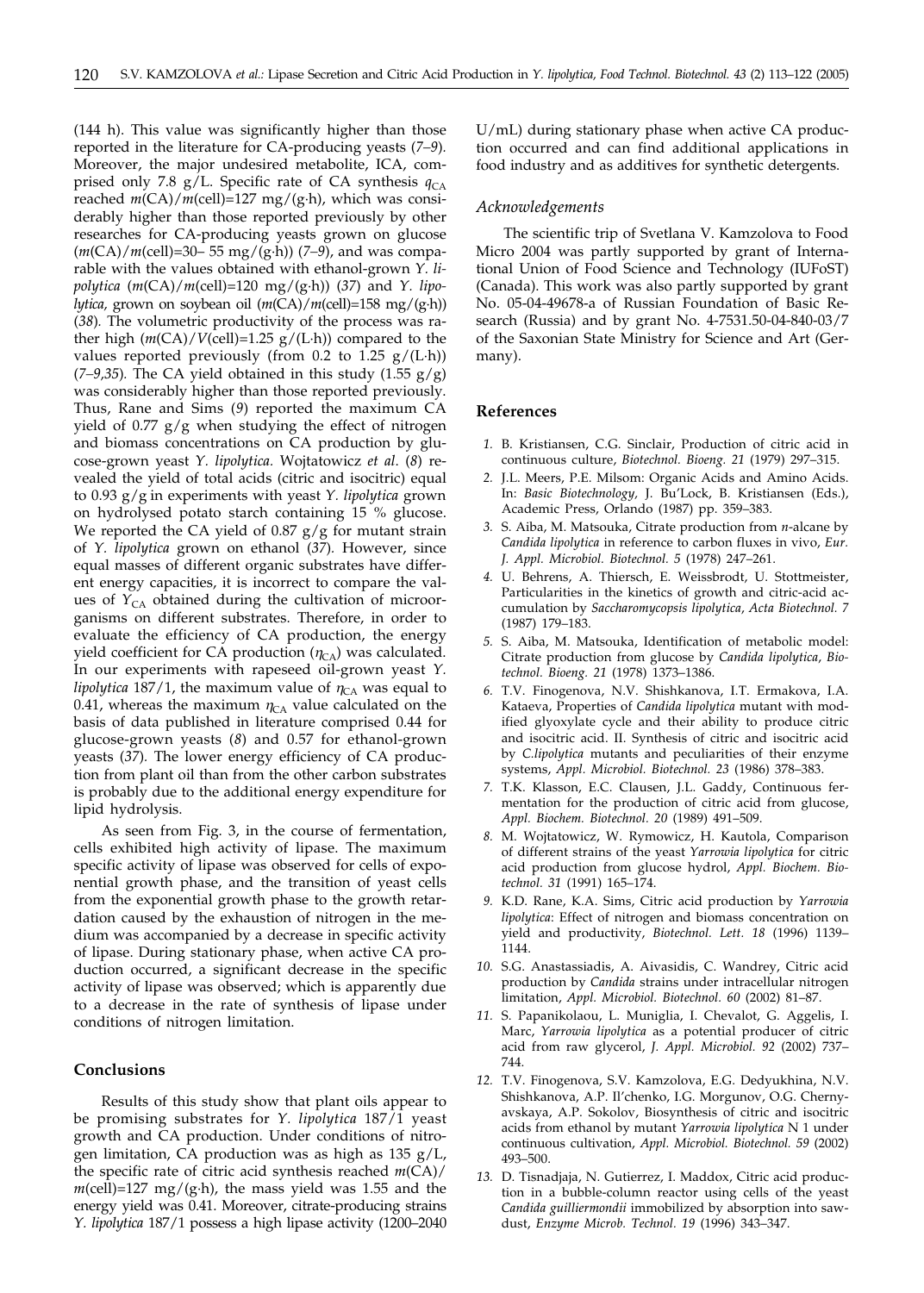- *14.* S. Papanikolaou, G. Aggelis, Modelling aspects of the biotechnological valorization of raw glycerol: Production of citric acid by *Yarrowia lipolytica* and 1,3-propanediol by *Clostridium butyricum*, *J. Chem. Technol. Biotechnol. 78* (2003) 542–547.
- *15.* K. Rane, K. Sims, Production of citric acid by *Candida lipolytica* Y 1095: Effect of glucose concentration on yield and productivity, *Enzyme Microb. Technol. 15* (1993) 646–651.
- *16.* A.B. Lozinov, T.V. Finogenova, L.M. Glazunova, V.I. Illarionova, Limitation of *Candida lipolytica* growth and overproduction of some metabolites, *Mikrobiologiya, 43* (1974) 786–790.
- *17.* N. Bati, E.G. Hammond, B.A. Glatz, Biomodification of fats and oils: Trials with *Candida lipolytica, J. Am. Oil Chem. Soc. 61* (1984) 1743–1746.
- *18.* D. Montet, R. Ratomahenina, P. Galzy, M. Pina, J. Graille, A study of the influence of the growth media on the fatty acid composition in *Candida lipolytica* DIDDENS and LOD-DER, *Biotechnol. Lett. 7* (1985) 733–736.
- *19.* S. Papanikolaou, L. Muniglia, I. Chevalot, G. Aggelis, I. Marc. Accumulation of a cocoa-butter-like lipid by *Yarrowia lipolytica* cultivated on agro-industrial residues, *Curr. Microbiol. 46* (2003) 124–130.
- *20.* S. Papanikolaou, G. Aggelis, Selective uptake of fatty acids by yeast *Yarrowia lipolytica, Eur. J. Lipid Sci. Technol. 105* (2003) 651–655.
- *21.* Y. Ikeno, M. Masuda, K. Tanno, I. Oomori, N. Takahashi, Citric acid production from various raw materials by yeast, *J. Ferment. Technol. 53* (1975) 752–756.
- *22.* D.W. Good, R. Droniuk, R.G. Lawford, J.E. Fein, Isolation and characterization of a *Saccharomycopsis lipolytica* mutant showing increased production of citric acid from canola oil, *Can. J. Microbiol. 31* (1985) 436–440.
- *23.* I.S. Zviagintzeva, Lipase activity of some yeasts, *Mikrobiologiya, 41* (1972) 24–28.
- *24.* P.R. Burkholder, J. McVeigh, D. Moyer, Studies on some growth factors of yeasts, *J. Bacteriol. 48* (1944) 385–391.
- *25.* M. Kates: Separation of Lipid Mixtures. In: *Techniques of Lipidology,* M. Kates (Ed.), Mir, Moscow (1975) pp. 150– 167.
- *26.* Yu.A. Sultanovich, A.P. Nechaev, I.A. Barsukova, *Method of lipid determination. USSR Inventor's Certificate No. 968072, Byull. Izobret. 39* (1982) p. 136.
- *27.* I.G. Minkevich, V.K. Eroshin, Productivity and heat generation of fermentation under oxygen limitation, *Folia Microbiol. 18* (1973) 376–385.
- *28.* L.E. Erickson, I.G. Minkevich, V.K. Eroshin, Application of mass and energy balance reguliarities in fermentation, *Biotechnol. Bioeng. 67* (2000) 748–773.
- *29.* Y. Ota, S. Oikawa, Y. Morimoto, Y. Minoda, Purification and some properties of cell-bound lipase from *Saccharomycopsis lipolytica*, *Agric. Biol. Chem. 46* (1982) 2885–2893.
- *30.* G. Pignede, H. Wang, F. Fidalej, G. Gaillardin, M. Seman, J.M. Nicaud, Characterization of an extracellular lipase encoded by LIP2 in *Yarrowia lipolytica, J. Bacteriol. 182* (2000) 2802–2810.
- *31.* B.A. Glatz, E.G. Hammomd, K.H. Hsu, L. Baehman, N. Bati, W. Bednarski, D. Brown, M. Floetenmeyer: Production and Modification of Fats and Oils by Yeast Fermentation. In: *Biotechnology for the Oils and Fats Industry,* C. Ratledge, J.B.M. Rattray, P.S.S. Dawson (Eds.), American Oil Chemists Society, Champaign (1984) pp. 163–176.
- *32.* Y. Pagot, A. Endrizzi, J.M. Nicaud, J.M. Belin, Utilization of an auxotrophic strain of the yeast *Yarrowia lipolytica* to improve *g*-decalactone production yields*, Lett. Appl. Microbiol. 25* (1997) 113–116.
- *33.* S. Papanikolaou, I. Chevalot, M. Komaitis, G. Aggelis, Kinetic profile of the cellular lipid composition in an oleaginous *Yarrowia lipolytica* capable of producing a cocoa-butter substitute from industrial fats, *Antonie Van Leeuwenhoek, 80* (2001) 215–224.
- *34.* F.V. Pereira-Meirelles, M.H.M. Rocha-Leao, A stable lipase from *Candida lipolytica*, *Appl. Biochem. Biotechnol. 63–65* (1997) 73–85.
- *35.* P. Fickers, J.M. Nicaud, J. Destrain, P. Thonard, Overproduction of lipase by *Yarrowia lipolytica* mutants, *Appl. Microbiol. Biotechnol. 63* (2003) 136–142.
- *36.* P. Fickers, J.M. Nicaud, C. Gaillardin, J. Destrain, P. Thonard, Carbon and nitrogen sources modulate lipase production in the yeast *Yarrowia lipolytica, J. Appl. Microbiol. 96* (2004) 742–749*.*
- *37.* S.V. Kamzolova, N.V. Shishkanova, I.G. Morgunov, T.V. Finogenova, Oxygen requirements for growth and citric acid production of *Yarrowia lipolytica, FEMS Yeast Res. 3* (2003) 217–222.
- *38.* M. Wojtatowicz, W. Rymowicz, J. Sobieszczanski, Citric acid production from various substrates by *Saccharomycopsis lipolytica* A-101, *Abstracts of the 8th International Biotechnology Symposium,* Paris (1988) p. 166.

## Sekrecija lipaze i proizvodnja limunske kiseline s pomoću kvasca *Yarrowia lipolytica* **uzgojenog na `ivotinjskim i biljnim masno}ama**

### **Sa`etak**

Svrha je rada bila istražiti mogućnosti korištenja sirovih agroindustrijskih masnoća za biotehnološku proizvodnju korisnih proizvoda (lipaze i limunske kiseline) s pomoću kvasca *Yarrowia* (*Candida*) *lipolytica*. Ispitana je sposobnost sekrecije lipaze i proizvodnja limunske kiseline 30 sojeva navedenog kvasca u podlogama koje su sadržavale masnoće životinjskog podrijetla ili repi~ino ulje kao jedini izvor ugljika i energije. Soj *Y. lipolytica* 704 koji je pokazao najveću lipaznu aktivnost (2760 U/mL) na repičinom ulju odabran je za istraživanje biokemijskih pokazatelja rasta stanica. Budući da soj Y. lipolytica 187/1 proizvodi najveću količinu limunske kiseline, odabran je za daljnje istraživanje. Ispitan je odnos između proizvodnje lipaze i preostale koncentracije repičinog ulja. Nađeno je da je bitan faktor za proizvodnju lipaze koncentracija repičinog ulja u podlozi, koja ne smije biti ma